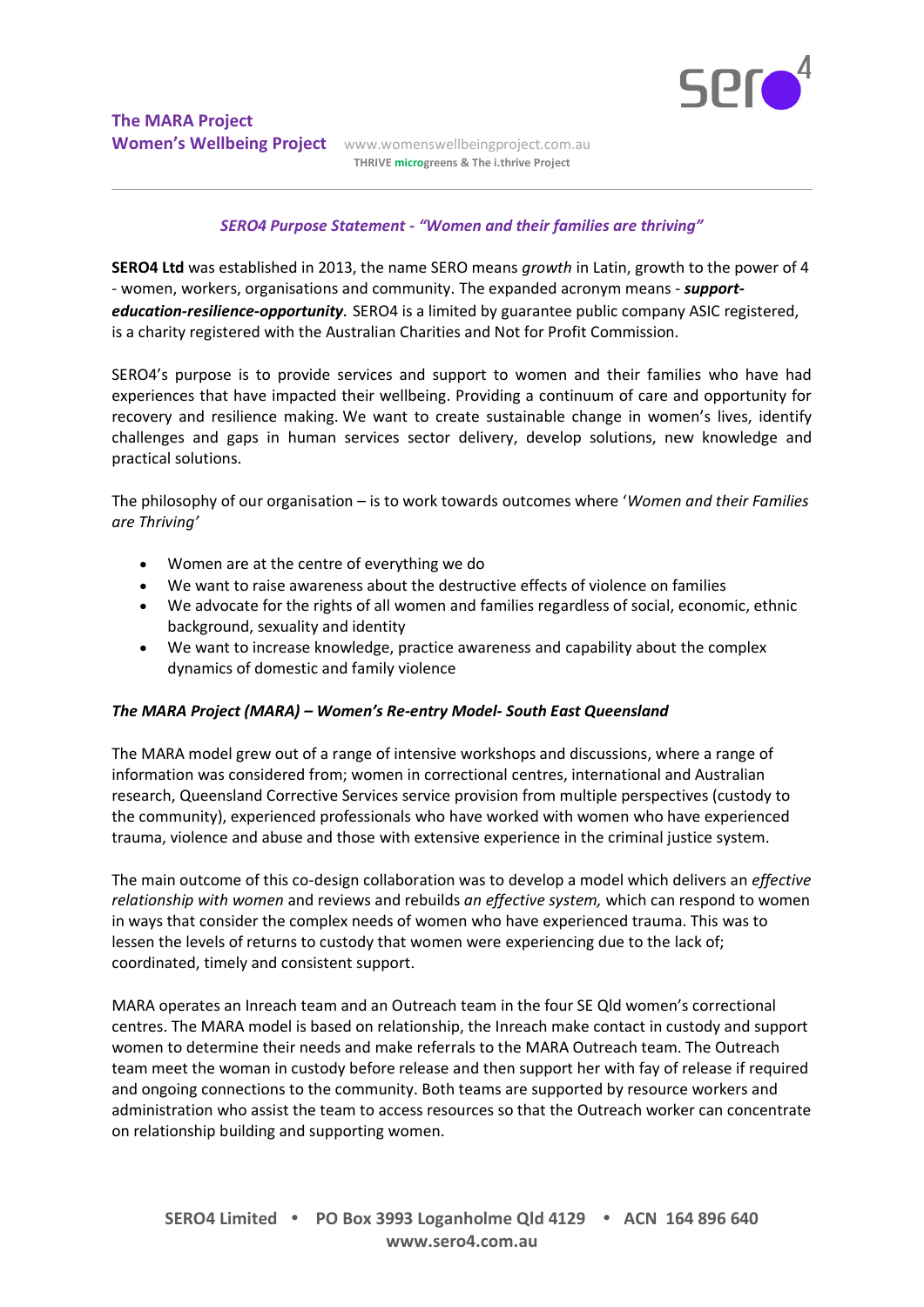MARA from its inception has developed and improved upon the Critical Time Intervention model, offering a continuous and supported relationship and service delivery to women from in custody, during release and into the community for up to six months, allowing for women to reengage with MARA through our Step in- Step out phase, at any time if they need to reconnect with the program.

The strength of this MARA continuum of relationship and support cannot be understated. The MARA joined-up model ensures that there is a holistic and seamless response and connection from in custody, to release, to the community. Our experience tells us that the loss of consistency of relationships and trust has an impact on the risk of women immediately reoffending upon release. This is due to the fact they tend not to engage with or link with supports, networks or services, because they lose focus, momentum and direction without the initial intensive connection with an outreach worker, commenced in custody.

## *Domestic and Family Violence statement*

SERO4 is committed to ending domestic and family violence (DFV) in our community and has zerotolerance for domestic and family violence in our organisation. SERO4 will proactively support our staff, who may be victims or supporting family members who are victims of DFV and ensure their privacy is respected. We will support these staff members with any DFV related requirements, such as moving to a safer home environment, court attendance and any legal/counselling appointments.

# Responses to Qld Safety and Justice Taskforce - Summary paper April 2022

## Cross-cutting issues

## Overrepresentation of ATSI women and girls

For SERO4/MARA self-determination in practice has been defined by some of the following:

- Listen to elders and the community and build relationships with key First Nation organisations, respecting their responsibilities to their community.
- Understand the historical and cultural contexts and continue to build cultural competence.
- Knowing when to step back and respect the boundaries of the woman and her community.
- Enable women we support to lead the relationship, support her to link back with their family and community and her culture.
- Allow time for the woman set goals and take action.
- Understand her kinship responsibilities.
- Observe her grief and loss regarding her relationships with her children, some may be in kinship care in the care of others in the child protection system.
- Reputation is key and being vouched for as a service by Aboriginal and TI women to other ATSI women
- Reputation is born out of good practice and consistent responses, and
- Data analysed from our database suggests some of the following

Wherever possible and appropriate, MARA has supported Aboriginal and Torres Strait Islander women to be linked to cultural service providers, including specific Aboriginal and Torres Strait Islander supported accommodation providers, identified previously.

When analysing the Justice Star data for Aboriginal and non-Aboriginal women that MARA have supported, some interesting findings<sup>1</sup>;

<sup>&</sup>lt;sup>1</sup> The Justice STAR analysis and QCS contract has concentrated on 4 main domains (responses developed holistically) Mental Health, Alcohol and Drug addiction, Housing needs, Domestic & Family Violence current and previous risk and safety.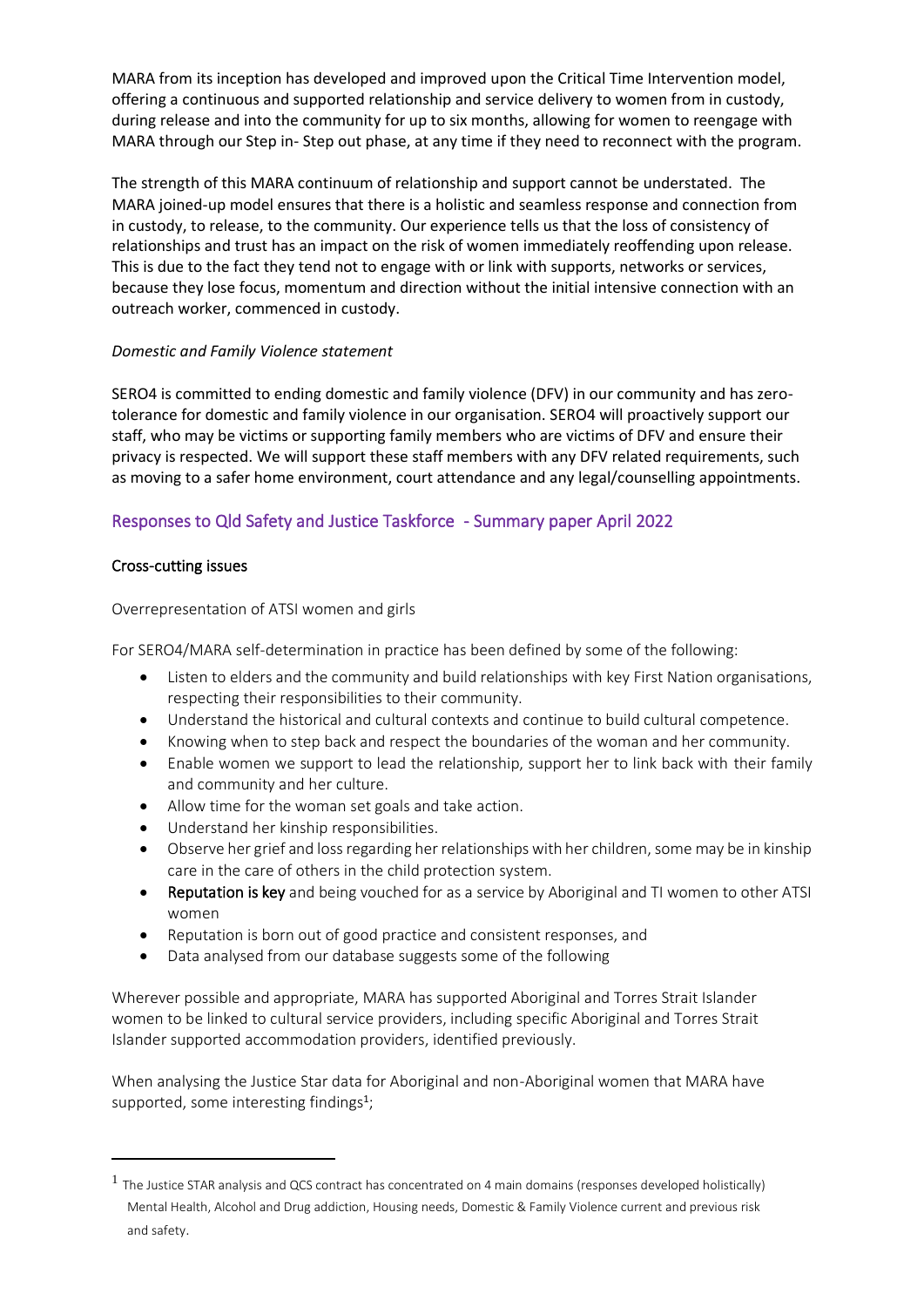$\overline{a}$ 

- When comparing support needs between par loipants iden itying as 'Australian' n=230)<br>and 'Aboriginal Australian' (n=103), there are a few differences<br><mark>D</mark> Overall, Mental Health and AOD as support needs were identified for
	- proportions of both groups Dispositions of boar 3.2-4-2<br>Overall, Housing was identified as a support need for nearly twice as many non- $\mathbf{r}$
	- Overain, involving was viewinies as a support ineed to mean y wive as maintained Aboriginal participants (35%) compared to Aboriginal participants (19%) Overall, DFV was identified as a support need for slightly more Abori
	-

|                         | <b>Montal Hoalth</b>                                                                                                                  | <b>AOD</b> | <b>Houclna</b> | <b>DFV</b> | <b>None</b> |
|-------------------------|---------------------------------------------------------------------------------------------------------------------------------------|------------|----------------|------------|-------------|
| strallan Aboriginal (%) | 60%                                                                                                                                   | 80%        | 19%            | 31%        | 0%          |
| Australian (%)          | 63%                                                                                                                                   | 80%        | 35%            | 25%        | 0%          |
| n<br>⊟                  | When considering multiple support needs<br>Mental health/AOD support needs were slightly higher for Aboriginal<br><b>participants</b> |            |                |            |             |

Non-Aboriginal participants were more likely to have Mental<br>health/Housing/AOD support needs than Aboriginal participants

| Support needs                 | Australian | <b>Australian Aboriginal</b> | Total   |
|-------------------------------|------------|------------------------------|---------|
| <b>AOD</b>                    | 17.39%     | 20.65%                       | 18.39%  |
| <b>AOD DFV</b>                | 7.25%      | 7.61%                        | 7.36%   |
| <b>Housing AOD</b>            | 6.76%      | 3.26%                        | 5.69%   |
| Mental health                 | 11.11%     | 6.52%                        | 9.70%   |
| Mental health AOD             | 23, 57%    | 29.35%                       | 25.42%  |
| Mental health AOD DFV         | 5.80%      | 14.13%                       | 8.36%   |
| Mental health Housing AOD     | 15.94%     | 8.70%                        | 13.71%  |
| Mental health Housing AOD DFV | 8.21%      | 4.35%                        | 7.02%   |
| None                          | 3.86%      | 5.43%                        | 4.35%   |
| Total                         | 100.00%    | 100,00%                      | 100.00% |



## Complex needs and Sexual Violence

- All women are offered a service (voluntary)
	- SV women offenders  $\Omega$ 
		- Case example п
		- i. In custody 5 years sexual offending against children
		- × Accommodation challenge - could not return to family in Nth Qld
		- п Supported accommodation only option
		- MARA access to IOMs enables contextualising of offending access to court ٠ transcripts
			- $\bullet$ Documented DV victim history and own CSA victim history
			- Perpetrator forced the woman to be part of it  $\bullet$
			- The woman has mental health issues, possible cognitive impairment  $\bullet$ (often appears to dissociate)
		- With ongoing consent from woman can negotiate with the accommodation r. provider as able to speak to the context of the offending accommodation referral accepted - accommodation provision would have been near impossible

Recognising and responding to trauma

- No clear / nor visible consistent processes and protocols by system agents generally re trauma
- Strong partnership with MARA and QCS Community Corrections enables strong information sharing and planning with the woman
- Relationship with MARA worker enables trust-building for disclosures and risk assessment for SA/DFV/vulnerability/ risk of reoffending

### **Rights of women**

Inconsistent practice in particular police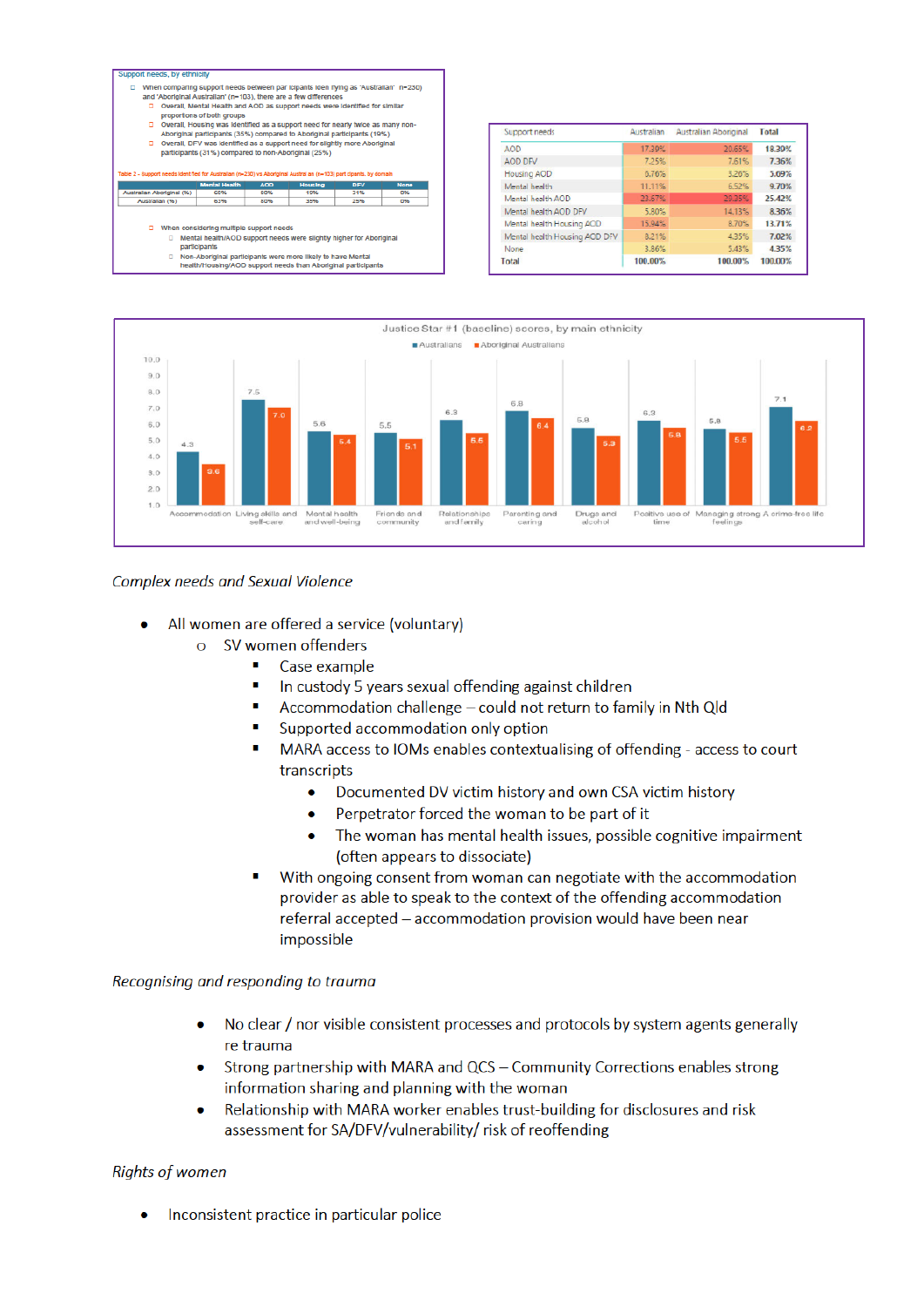- Some individual responses problematic criminal history influences responses
- Few pathways for individual police officer accountability and internal protection of colleagues
- Women are unlikely to complain about their treatment a sense of hopelessness 'what's the point 'and impact on outcomes

# *Women better supported to reduce recidivism*

- Safe and affordable accommodation
- Issues with ARA (accommodation risk assessment) and accommodation suitability lengthens time on remand (bail applications) and parole release
- Missed opportunities in custody as women bored and then become unmotivated and complacent need to review education offerings – the need for women-centred group work and other life skills offerings

Consent is a complex issue for some of the most marginalised women in the community who are sleeping rough, AOD use, DV victims and histories of abuse and trauma

## *Reporting SA*

- MARA identifies women often experience SV within an intimate relationship as is related to the DV tactics and power
- Less likely to report fear of the perpetrator, impact on charges on foot, parole, hopelessness re: action by the system, not being believed, being judged because of criminalisation
- Disclosures, MARA refers to specialist counselling and where trauma and nuance of DV are understood

# *Challenges of mental health professionals*

• Experience with poorly informed and trained mental health practitioners (ie Psychologists) who don't understand DV risk and fail to recognise escalation and high-risk situations

# Part 3

- Drug diversion
	- o What are the issues that drive the AOD use, *Maslows Hierarchy of Need.* The bottom two layers of Maslow, basic human needs are not dealt with (shelter, food, water, sleep and then safety- personal security, employment/income, resources and health) it will be a challenge to impact the AOD misuse
- Barriers accessing quality legal advice
	- o Lack of consistent advocacy and support with legal matters is a huge gap and helping women understand the criminal justice system
	- o Women are further traumatised by the lack of support resulting in behavioural issues in custody where women are further sanctioned
	- o Women helping other women in custody lots of disinformation
	- o Major communication issues with LA lawyers about their matters women spend hours trying to contact a lawyer
	- o Not understanding what lawyers want from them regarding their matter( ie contents of affidavits, parole applications, bail applications, immigration issues and deportation )
	- o In custody for extended periods because of system clogging and mentions as lawyers don't have information from clients in custody
	- o End up pleading guilty as finalises matter, can't give the lawyer what they are asking for, equals very poor justice response
	- o This results in poor justice outcomes for women
	- o Solution a community-based advocacy support role that can liaise with women in custody and their lawyers to communicate between parties about their matters and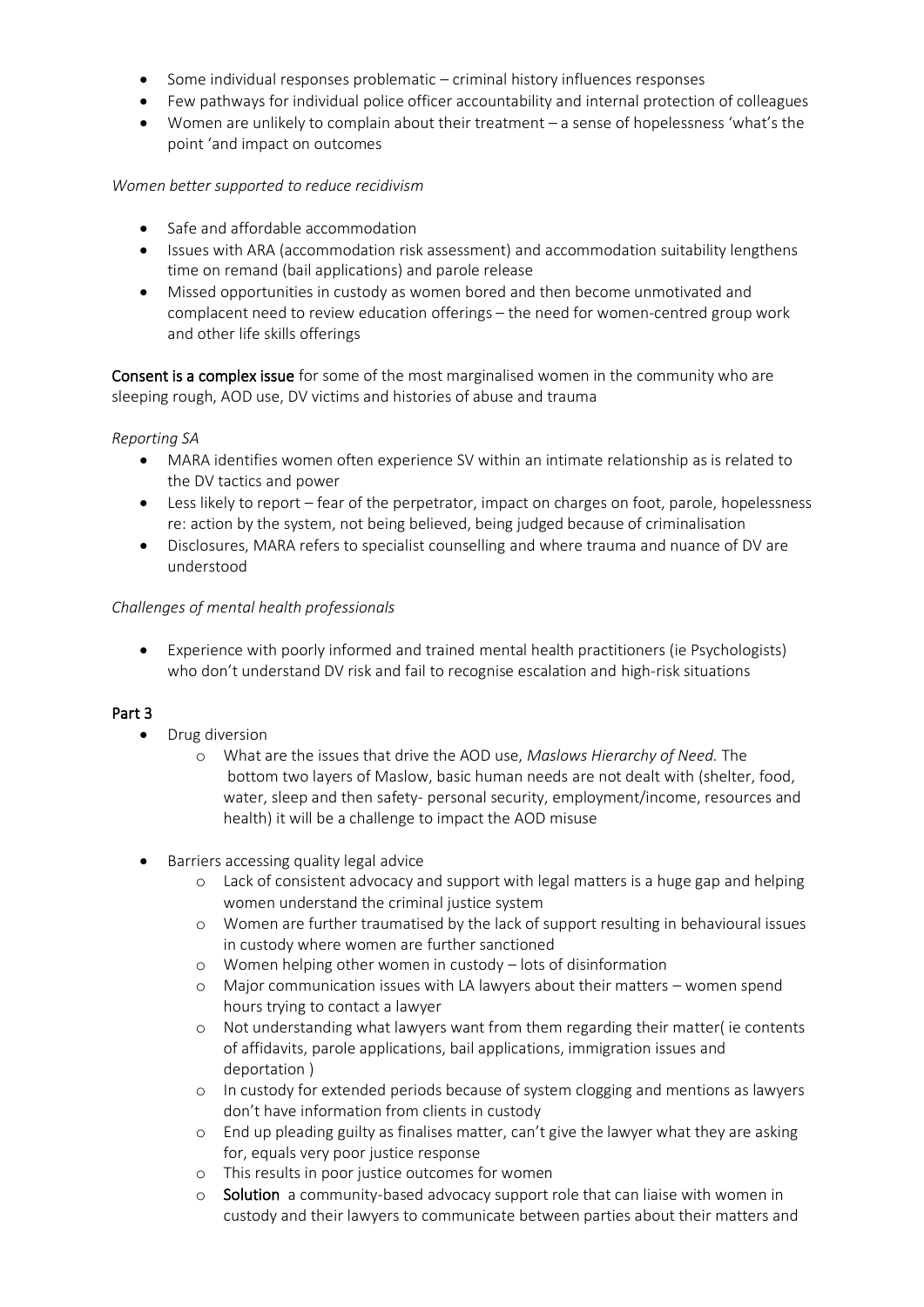support women to understand what is being asked of them by their lawyers (noting not to give legal advice)

• Taking charges for the perpetrator of DFV

o QCS in custody staff wanted to highlight the number of women who are in custody ( both Aboriginal, TI and non-Aboriginal women) who have taken charges for the perpetrator partner or ex-partner. Men believe and coercively convince women that they will get a lighter sentence than him

- Women on remand
	- o Currently approx. 41% of women in custody on remand this is a judicial and court and police issue
	- o Long waits for matters to be heard or resolved
	- $\circ$  Solution better coordination at courts to enable suitable bail addresses to be found and referral to a support service such as MARA for transactional support
- Late notice releases (LNR)
	- o Not a QCS issue a court issue
	- o Solution legislative change and procedural change that may allow
	- o No consideration nor flexibility on time of release which may increase vulnerability
		- Numbers of women leave SEQ for other parts of Qld on LNR
		- QCS and community service provider is sometimes expected to pull a rabbit out of a hat with no notice
		- MARA is not adequately funded in LNR to ensure a quick and temporary response and plan for next steps
- Women being released directly from the court
	- o When women are transported from a Correctional Centre to a Court for their matter, they are not allowed to take anything at all with them in the prison transport vehicle
	- o If the woman is released to immediate parole or bail ( if on remand) nothing is provided for her regarding practical support. Women may reoffend – jump a train, or steal food or commit other offences to meet their basic needs.
	- o The woman needs to return to the correctional centre to retrieve her belonging and also any money in her trust account
	- o Solution needs to be a more consistent coordinated response in court
- Women as primary carers of children
	- o Many women already have children in the care of the state
	- o Pregnant women in custody and community risk subsequent children being removed (at birth)
	- o Women feel over-surveilled because of their criminal history lack of differential and contextualised investigation and response
	- o Solution consider the new research and model posed by Professor Dr Susan Dennison *Transforming Corrections to Transform Lives* project at Griffith University Institute of Criminology. https://www.transformingcorrections.com.au

## Reintegration

- o What works well
	- **MARA model** 
		- Individualised /differential responses
		- Flexible approach (which needs to be funded properly)
		- Proactive outreach in the community and proactive Inreach in correctional centres
		- Having access to QCS's IOMS (Integrated offender management system database)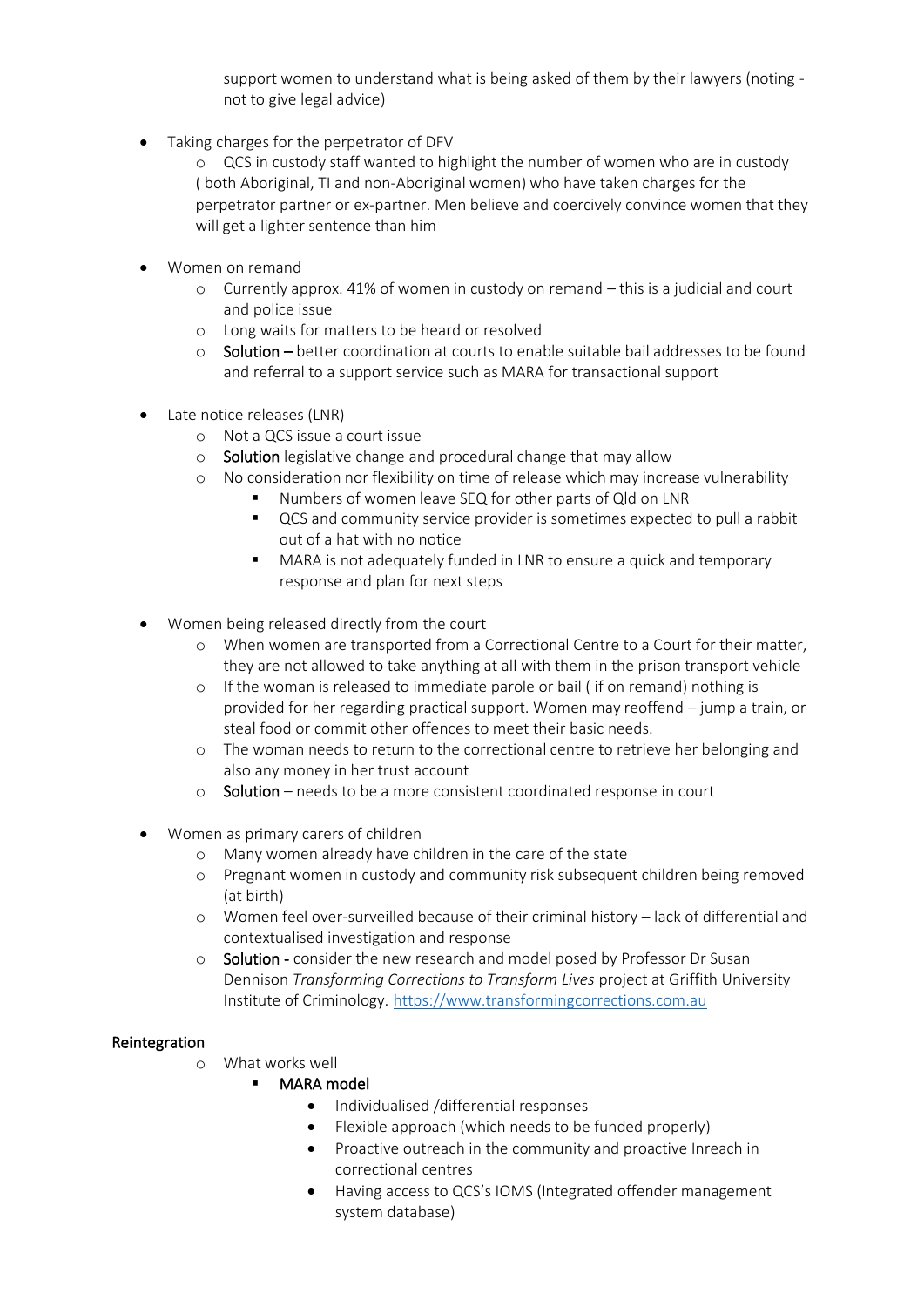- Not trying to be everything to the woman, linking with quality service providers and specialist pathways
- Working with the woman's identified Hierarchy of Need (Maslow)
- Helping the woman build readiness to achieve her goals through practical support
- Building trust with the woman by having consistent practice which is systematic/structured and detailed – to enable strong communication with the woman
- Women comment of the consistent response and timely responses no matter what worker you engage with at MARA
- Having a good reputation amongst women and stakeholders, consistent positive messages about MARA from partnerships and other stakeholders – supports the woman/ worker relationship, creates good engagement and partnering
- Access to quality information and partnering with QCS (IOMS) access
- Quality risk identification and safety planning, pre-emptive, responding not reacting for DFV/vulnerability of VAW/ risk of reoffending/MH crisis/AOD relapse/breaches and suspension of parole
- Going the extra mile, even if the woman is not eligible for the service at that time
- Problem-solving (not problem making or ruminating)- finding gaps, building relationships with other service providers to find solutions
- Learning to commence in custody then continues in the community not only formal education but informal education such as life skills, real-world issues and problem-solving for women with complex histories and needs
- For women returning to custody MARA Inreach interview WWW (what went well)
	- o Look at how things were different in the community this time
		- Help women recognise (distance travelled)
		- Use of Justice star a visual representation of movement toward goals
		- Consider improvements in practice
		- Identify themes and gaps
- Step In Step Out women can check in with the service even if off the caseload can be returned to the caseload if required
	- Women can disengage once initial re-entry needs are met
	- Important to negotiate coming off the caseload with the woman as demonstrates professional boundaries and self-determination

## Return to Custody Data

SERO4/The MARA Project internal data from our Justice Star data of MARA clients indicates that between 2% (during COVID – court disruptions) and 9% (pre-COVID) of MARA clients return to custody for a variety of reasons including:

- Historic charges not dealt with whilst in court
- Homelessness and lack of resources, as such women may re-offend
- Return to AOD misuse, new charges
- During COVID there were significant court disruptions where women's matters were adjourned in that time women were in the community, they may or may not have